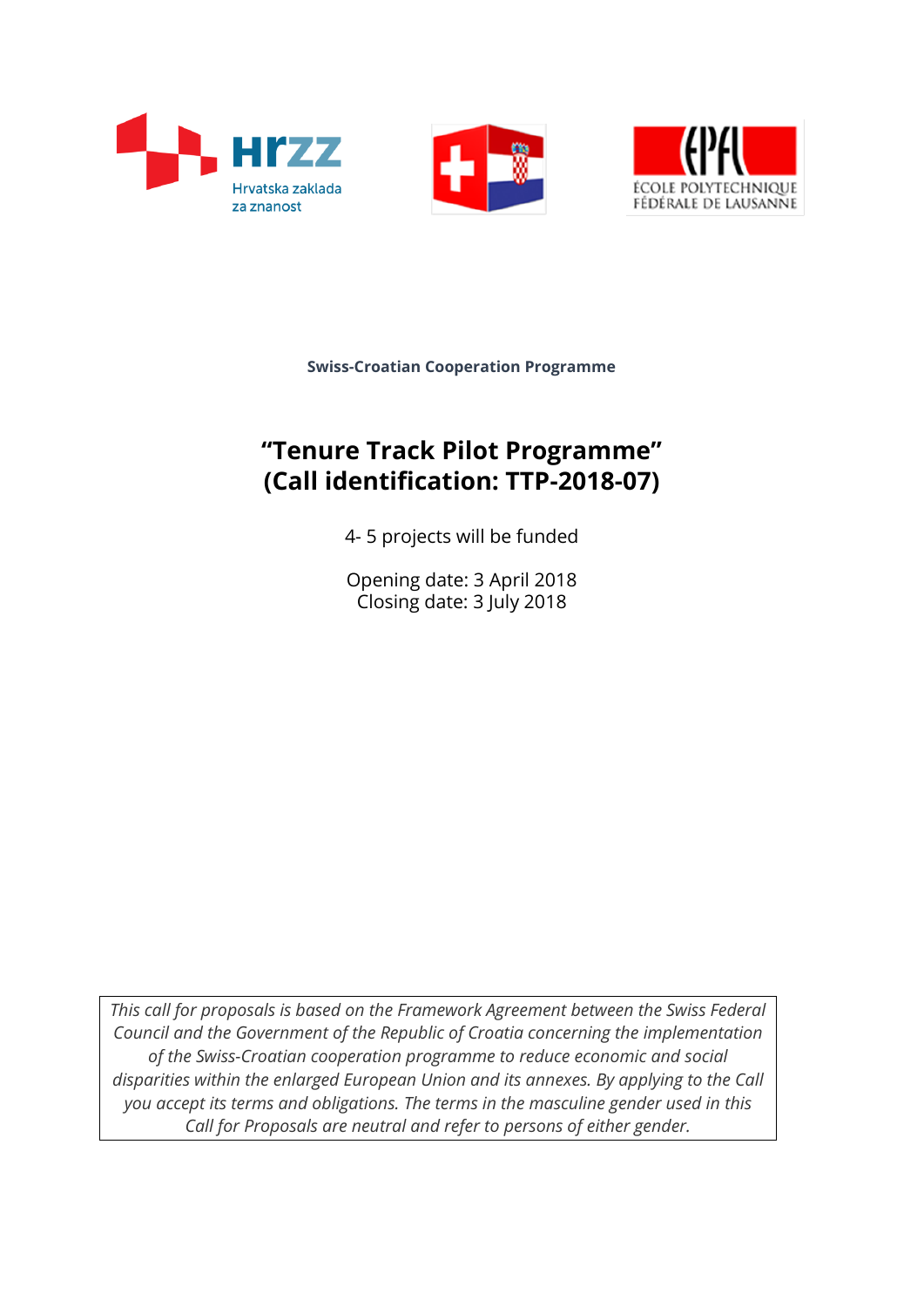#### **About the call for proposals:**

**Goal:** piloting a new model for career development of excellent young researchers in Croatia

**Duration of the call:** 3 April 2018 to 3 July 2018

**Field of research:** Engineering (e.g. electrical & mechanical engineering, microelectronics, advanced manufacturing, materials, nanotechnology, robotics, biomedical engineering, environmental and ecological engineering), Computer Sciences (e.g. data sciences, communication systems), Basic Sciences (e.g. physics, neurosciences, life sciences, chemistry). Interdisciplinary proposals are highly welcomed.

**Principal investigator:** researcher of any nationality in early stage of their career

**Host Institution:** Croatian public universities and public scientific institutes, Croatian Academy of Sciences and Arts

**Overall budget for the programme (incl. operative costs of the programme): 4.700.000 CHF or 32.347.054,40 HRK**

**Maximum CSF financing per project:** 900.000 CHF to 1.100.000 CHF or from 6.194.117 HRK to 7.570.587 HRK

**Duration of financing: 5 years** 

**Starting date of the project: 1 January 2019** 

The Tenure Track Pilot Programme (TTPP) is a joint venture of Croatian Science Foundation (CSF), Ministry of Science and Education (MoSE) and Ecole Polytechnique Fédérale de Lausanne (EPFL) that focuses on preparation of a model for career development of top young researchers in Croatia. The tenure track advancement system is currently not implemented in Croatia, while it is getting a lot of attention on the European level. As an example of this, the League of research intensive universities (LERU) published an advisory paper on the subject in 2014<sup>1</sup> and the European Commission is recognizing the tenure track system as a very promising instrument to offer attractive research career prospective to young talented researchers.

TTPP will offer to young researchers a long-term perspective based on an open, fair, transparent and merit-based selection process. Research and development activities will

<u>.</u>

<sup>1</sup> [https://www.ub.edu/portal/documents/34829/458399/LERU\\_AP17\\_tenure\\_track\\_final%5B1%5D.pdf/71d48297-0158-4785-bbcf](https://www.ub.edu/portal/documents/34829/458399/LERU_AP17_tenure_track_final%5B1%5D.pdf/71d48297-0158-4785-bbcf-b2976575e769)[b2976575e769.](https://www.ub.edu/portal/documents/34829/458399/LERU_AP17_tenure_track_final%5B1%5D.pdf/71d48297-0158-4785-bbcf-b2976575e769)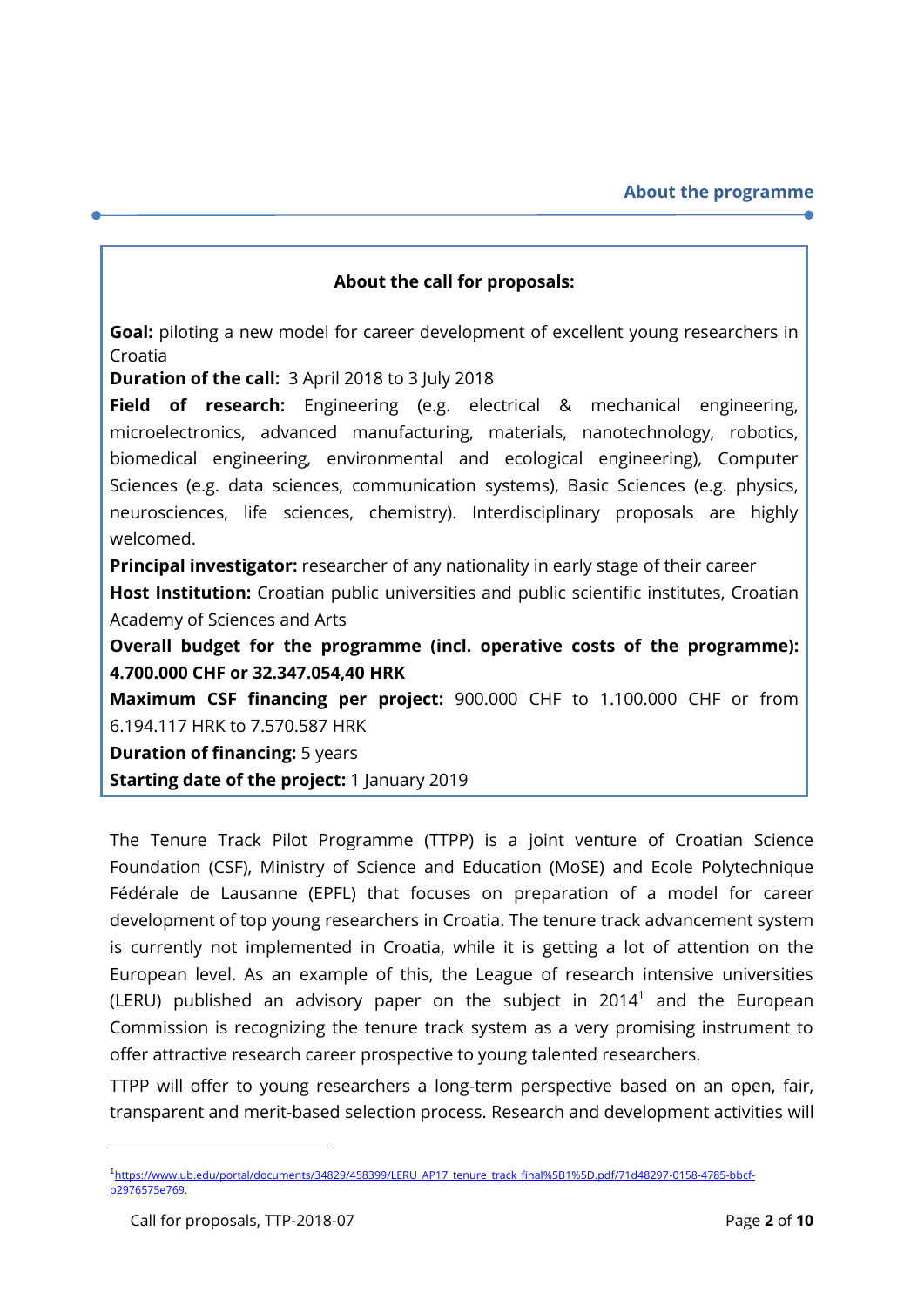be focused on topics that are of importance for the technological development of the country and research areas that may drive the economic growth.

Excellent researchers, strong research groups, innovative and original research evaluated in accordance with the internationally recognisable criteria and procedures are a precondition for strengthening international cooperation, competitiveness and research-based economy, development and innovation.

Tenure track is defined as "a fixed-term contract advertised with the perspective of a tenured, i.e., permanent, position at a higher level, subject to positive evaluation and without renewed advertising of and application for the next position"<sup>2</sup>.

Through the Swiss-Croatian Cooperation programme, the TTPP will support the development of 4-5 research groups within the Croatian public research institutions. As such it should increase the quality of research activities performed by research institutions and the quality of doctoral programmes for the next generations of young researchers.

With this programme, the EPFL will transfer its rich expertise on the tenure track scheme to Croatia. The selection procedure will be based on an open call, proposed research plan and track record of applicants and rigorous reviews by international experts. Furthermore, the MoSE will carry out a mid-term and ex-post evaluation of the TTPP.

#### **Aim of the programme**

The TTPP is designed to support excellent young researchers at the early stage of career where they can start their own independent research groups and to enable them to gain competences and conditions for the employment as professors or senior scientists at universities and scientific institutes. The pilot system will be directed towards the institutional promotion of research excellence, raising innovative capacities and developing a mentorship system based on a high quality research. Hence, if the TTPP is evaluated as successful it will be considered as one of the possible employment measures which could open the path to long-term solutions for future employability of young researchers in Croatia.

A typical research group funded by this programme will consist of a Principal Investigator (PI), 1-2 doctoral students and 1-2 postdoctoral researchers. Additional positions might become available through third-party funding, such as Horizon 2020 or other research grants or industry-funded programmes.

<u>.</u>

<sup>2</sup> [https://www.ub.edu/portal/documents/34829/458399/LERU\\_AP17\\_tenure\\_track\\_final%5B1%5D.pdf/71d48297-0158-4785-bbcf](https://www.ub.edu/portal/documents/34829/458399/LERU_AP17_tenure_track_final%5B1%5D.pdf/71d48297-0158-4785-bbcf-b2976575e769)[b2976575e769.](https://www.ub.edu/portal/documents/34829/458399/LERU_AP17_tenure_track_final%5B1%5D.pdf/71d48297-0158-4785-bbcf-b2976575e769)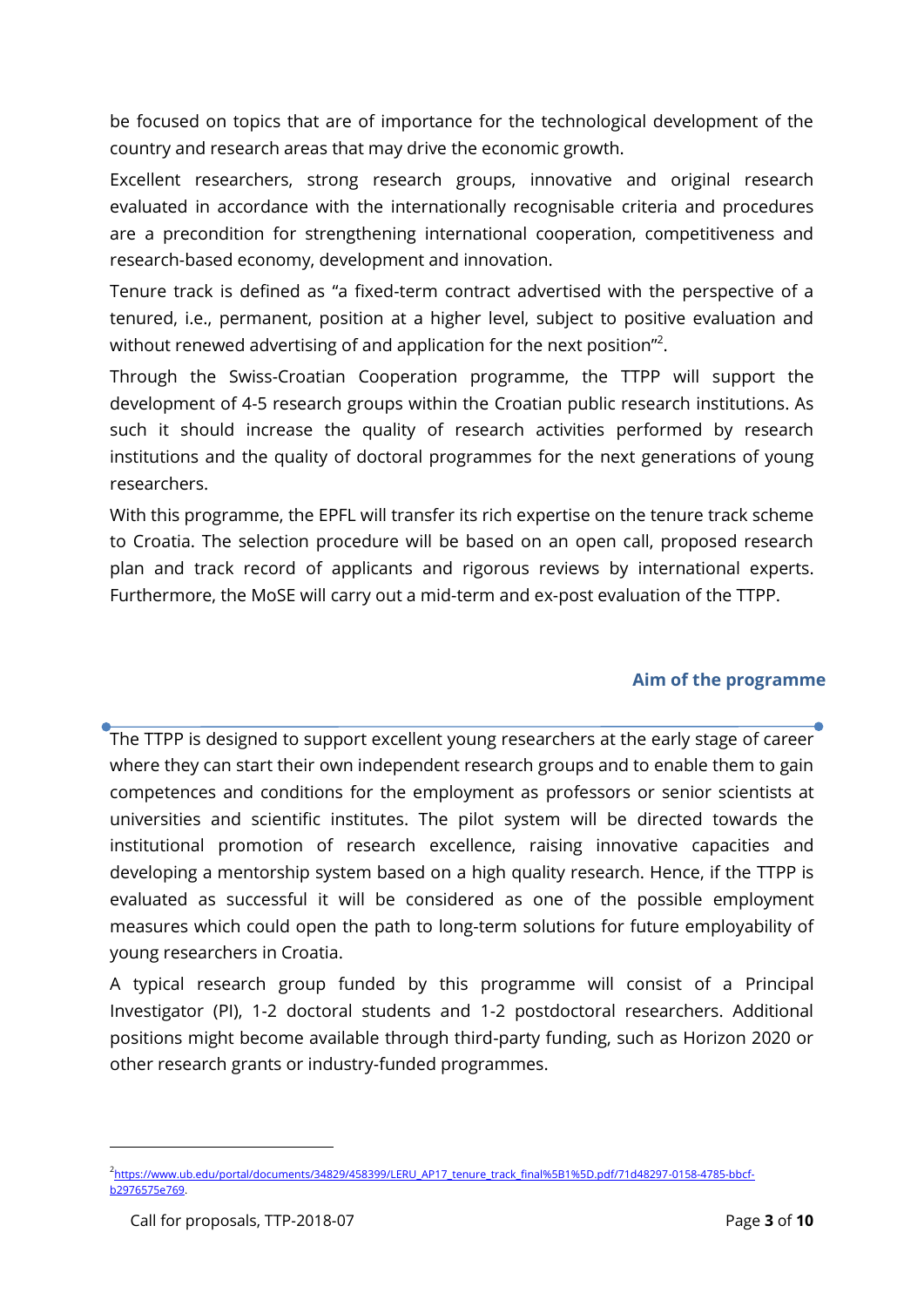The Principal Investigators must fulfil the following conditions:

- researcher willing to pursue an academic research career in Croatia,
- must at the date of recruitment be in a possession of doctoral degree; the period between the date of the PhD award and the call deadline must not be shorter than two years nor longer than seven years $^3\!$
- must have excellent research and academic track record,
- submit a promising research plan for 5 years,
- not permanently employed at a Croatian research institutions (public universities, public scientific institutes, Croatian Academy of Sciences and Arts),

Application for a grant must be submitted by the PI.

The Support Letter signed by the Host Institution will confirm the Host Institution's commitment to welcome and adequately host the PI. This includes a firm commitment for laboratory premises and/or office for the whole duration of the project, together with the administrative and technical support.

The PIs who exceeds the time limit of seven years since the time he was awarded for the period between the date of the PhD award and the call deadline may be accepted under certain circumstances<sup>4</sup>.

#### **Host institution**

Any public university, public scientific institute and Croatian Academy of Sciences and Art can host the PI. An applicant can submit a proposal only in the scientific area for which the Host Institution is accredited. The Host Institution must have significant experience in the implementation of research activities at international level; these strengths are to be presented in the project proposal. The Host Institution must furthermore guarantee the adequate support to the PI by guaranteeing laboratory and office space and his independence in pursuing research activities, setting up and running his research group.

1

 $3$  Including the date when the call for proposals is closed.

 $3$  Applicants with more than 7 years of experience after the PhD award will be considered if they deliver a confirmation of maternity or paternity leave, clinical practice if conducted after the PhD award or illness. These periods will be deducted from the time elapsed from the date of PhD award. In none of these cases, the time elapsed since the PhD award cannot exceed 10 years.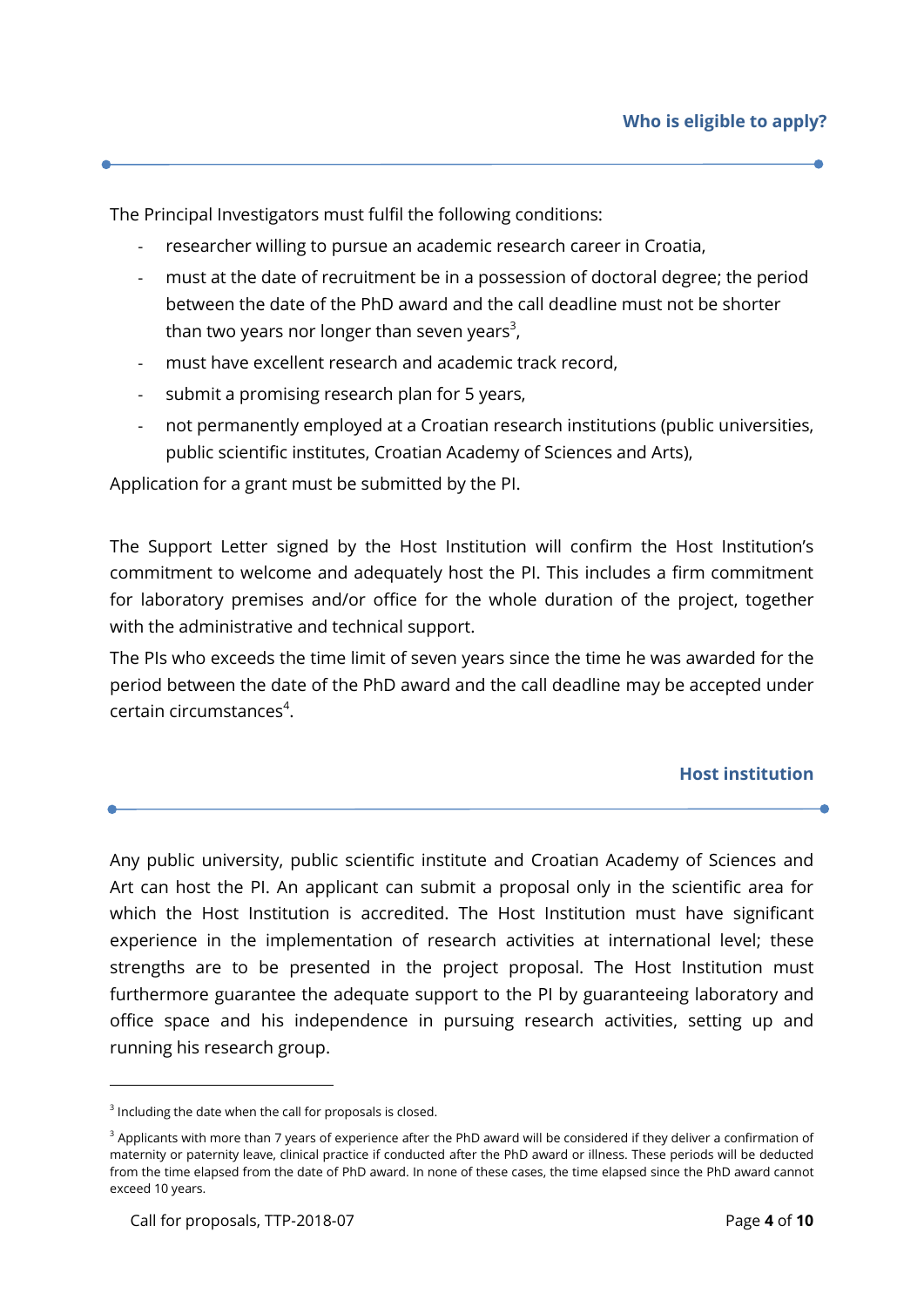The applicant must submit the Host Institution Support Letter signed by the authorized representative of the Host Institution.

The letter has to:

- include the description of the Host Institution's capacities, specified research and administrative support for the particular project, along with dedication to enabling appropriate working conditions for the researchers, as well as confirmation of research freedom and independence in selecting and managing the research group and controlling the budget;
- include the confirmation of full adherence to the principles of the European Charter for Researchers,
- provide support to the PI and his team members during the project implementation (in particular laboratory and office space),
- support the PI in managing the research group and provide appropriate administrative assistance (particularly as regards the general management, financial reporting, organization of project meetings and general logistics of the project) and
- describe how the proposed research is fitting to the Host Institution´s strategy.

The Host Institution will need to commit the mentor for the PI which will not be remunerated. Additionally, the EPFL will nominate one international mentor for each PI. He will visit the PI once a year during the project implementation .The visit will usually be planned during the 10th month of every project year so that the mentor can prepare input for the report of the progress of the PI. If he is not able to visit ahead of the evaluation, the visit can take place at another time, but the skype conference will be organised before the evaluation. Mentors will be chosen on basis of the following criteria: a) scientific activities - publications, projects, patents, international cooperation; b) mentorship experience. The mentors shall have at least 10 years of working experience after the PhD award.

The role of mentors is to help and guide the PI throughout the project and regularly discuss his research strategy, results and plans for new projects. The mentors have an obligation to submit narrative reports on the progress of the PI for the annual, mid-term and final evaluation.

#### **Funding**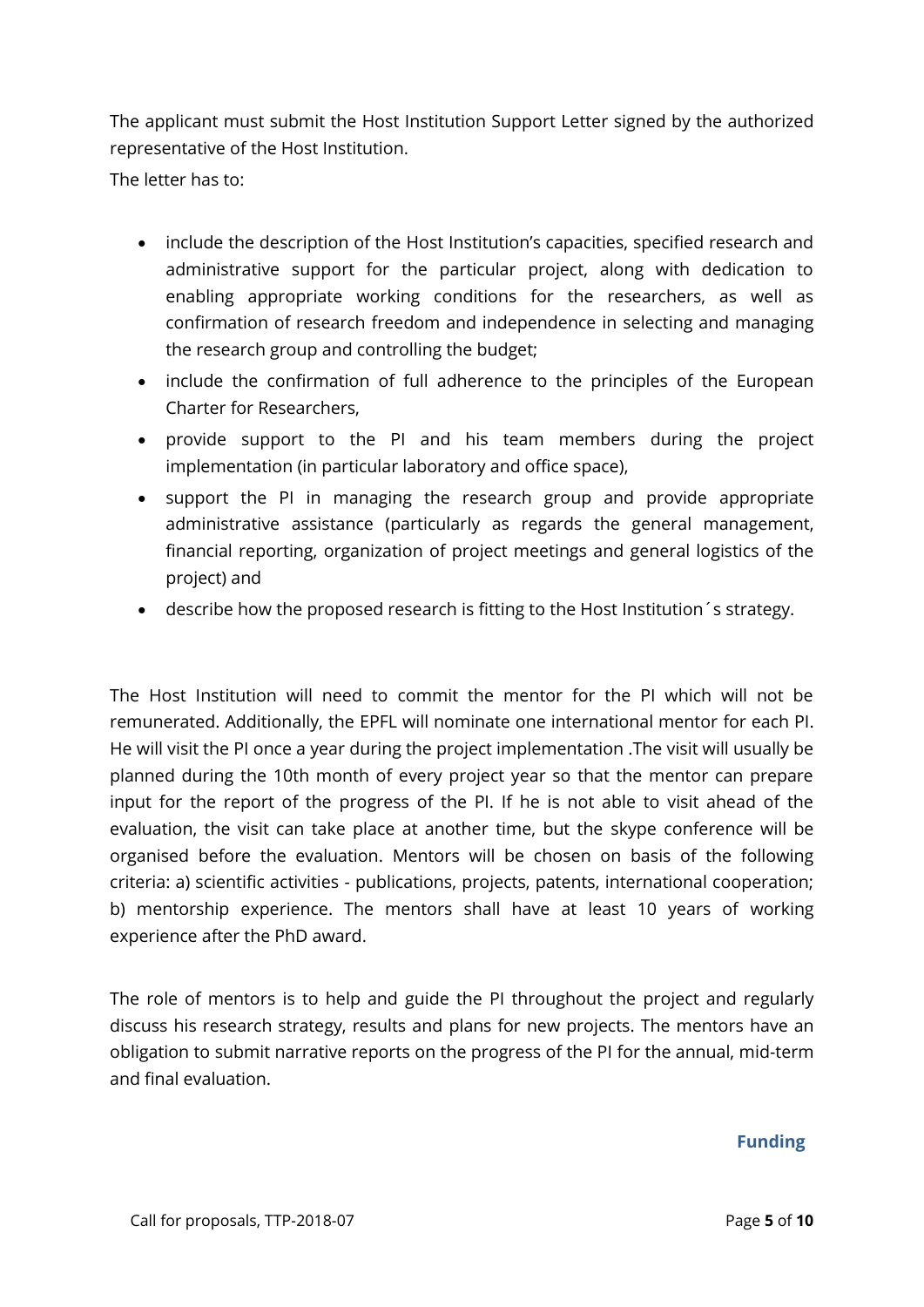Overall budget of the programme is 4.700.000,00 CHF or total of 32.347.054,40 HRK. Each project will be funded with total of 900.000,00 to 1.100.000,00 CHF ( from 6.194.117 to 7.570.587 HRK), in line with the approved Work Plan and Financial Plan. However, depending on the nature of the proposed research activities, a lower project volume might be agreed during the financial negotiations. The budget has to be distributed throughout the duration of the project according to the project Work Plan.

Grants are awarded to the institutions that host the PIs. It is estimated that 4-5 projects will be financed within this programme.

# **Eligible costs must be directly connected to the project:**

- Personnel costs, up to 43% of total programme costs, including social security contributions and other salary related costs according to the Croatian regulations for the PI, doctoral students and postdoctoral researchers. Personnel costs should account for half of the proposed total project budget. Personnel costs and personnel cost categories have to be in line with the Croatian national legislation.
- Equipment and maintenance, up to 24% of total programme costs. Purchase of the equipment must be budgeted in the first year of the project implementation.
- Research costs up to 17% of total programme costs: consumables, books, computers, memberships, publications, dissemination, subcontracting etc.
- Mobility allowance up to 8% of total programme costs: conferences, seminars, short visits up to 3 months, networking, subsistence costs etc.;.
- Overhead costs for the Host Institution (maximum 5% of total project costs). These costs do not need to be justified by invoices or similar, but are paid as a lump-sum.

The following costs are not eligible:

- expenditures incurred before and after the duration of the project,
- interest of debt, purchase of land / real estate,
- fines, financial penalties and expenses of litigation,
- losses connected with currency exchange,
- costs which exceed the usual market prices,
- VAT, if it could be recoverable by the beneficiary under national regulation,
- activities supported by other entities and
- the purchase of equipment, materials and supplies not directly necessary for the project.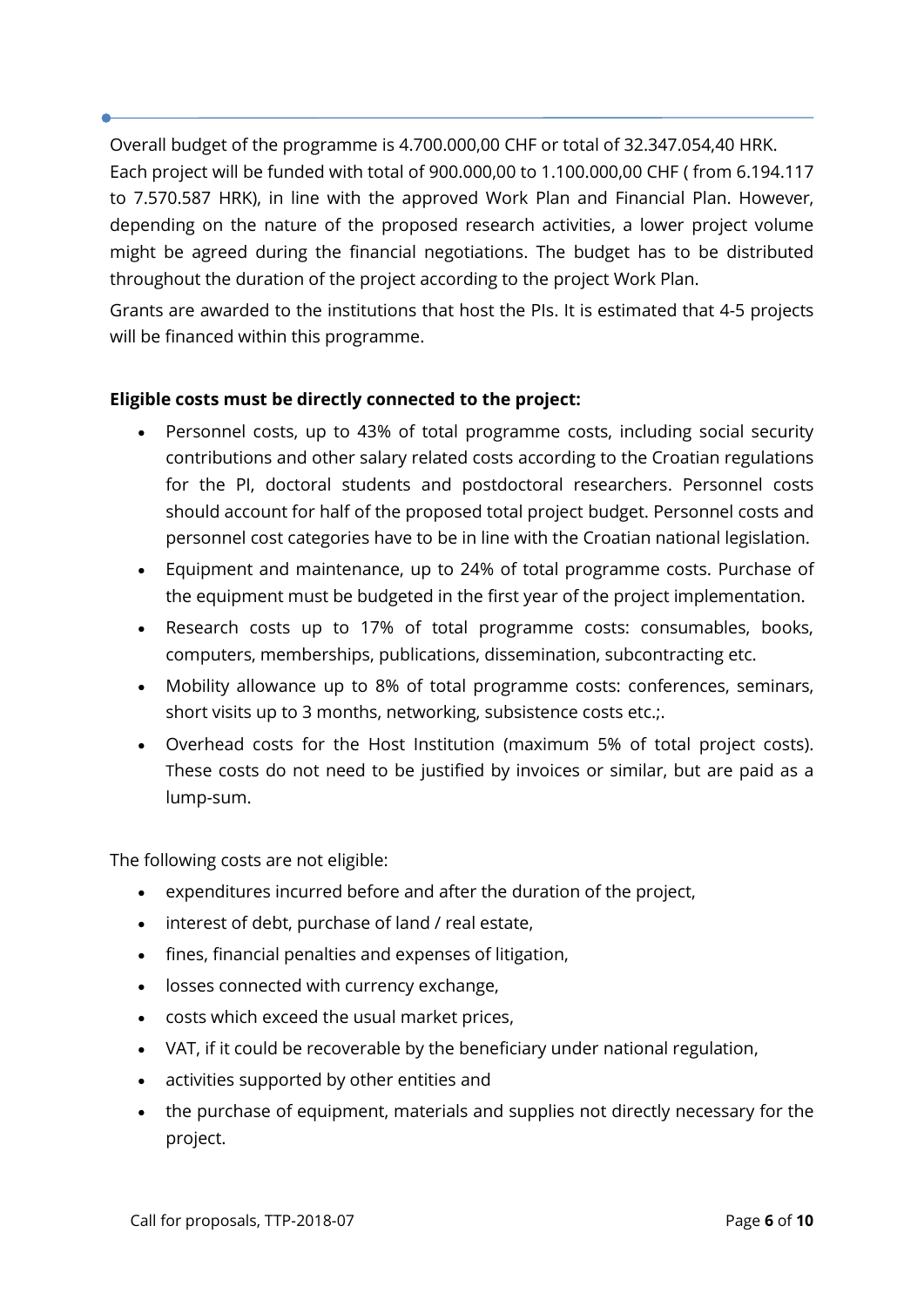# **Application deadline: 03 July 2018 at13:00 (CET).**

Project proposals are submitted in English. The evaluation of proposals will be done by independent international experts, to ensure that only proposals of the highest quality are selected for funding. Financial Plan has to be stated in HRK.

Application is submitted by the PI on behalf of the Host Institution (the applicant is the legal entity).

All application documentation is submitted at the same time via the Electronic system for the project proposal application available at: [https://epp.hrzz.hr/.](https://epp.hrzz.hr/)

Application Form, number of pages and characters are strictly defined.

The call documents and the relevant regulations can be found on the CSF website.

## **Pre-registration is obligatory.**

**Important notice: before applying to the call for proposals it is obligatory to preregister. Deadline for pre-registration is 20 May 2018, 13:00 (CET). Pre-registration will be submitted into the EPP system on official form.**

**Pre-registration must include:**

- **1) Pre-registration form**
- **2) Host Institution Support Letter.**

Pre-registration will be used for the organisation of the evaluation in line with the areas covered by the project proposals. Pre-registration form is not part of the official project documentation and will not be evaluated. However, the information in the preregistration form has to be in accordance with the project proposal. If you pre-register, but are finally not able to submit a full project proposal, please send us an e-mail to let us know as early as possible. The project proposals that were not pre-registered but are still submitted will not be accepted.

#### **Application must include:**

**1. Administrative Form –** must contain original signature of the Principal Investigator and the Head of the Host Institution as well as Host Institution's official stamp.

#### **2. Project proposal containing:**

- **Application form:**
	- o Part A contains Principal Investigator's CV, 5-year track-record including publications and other relevant achievements;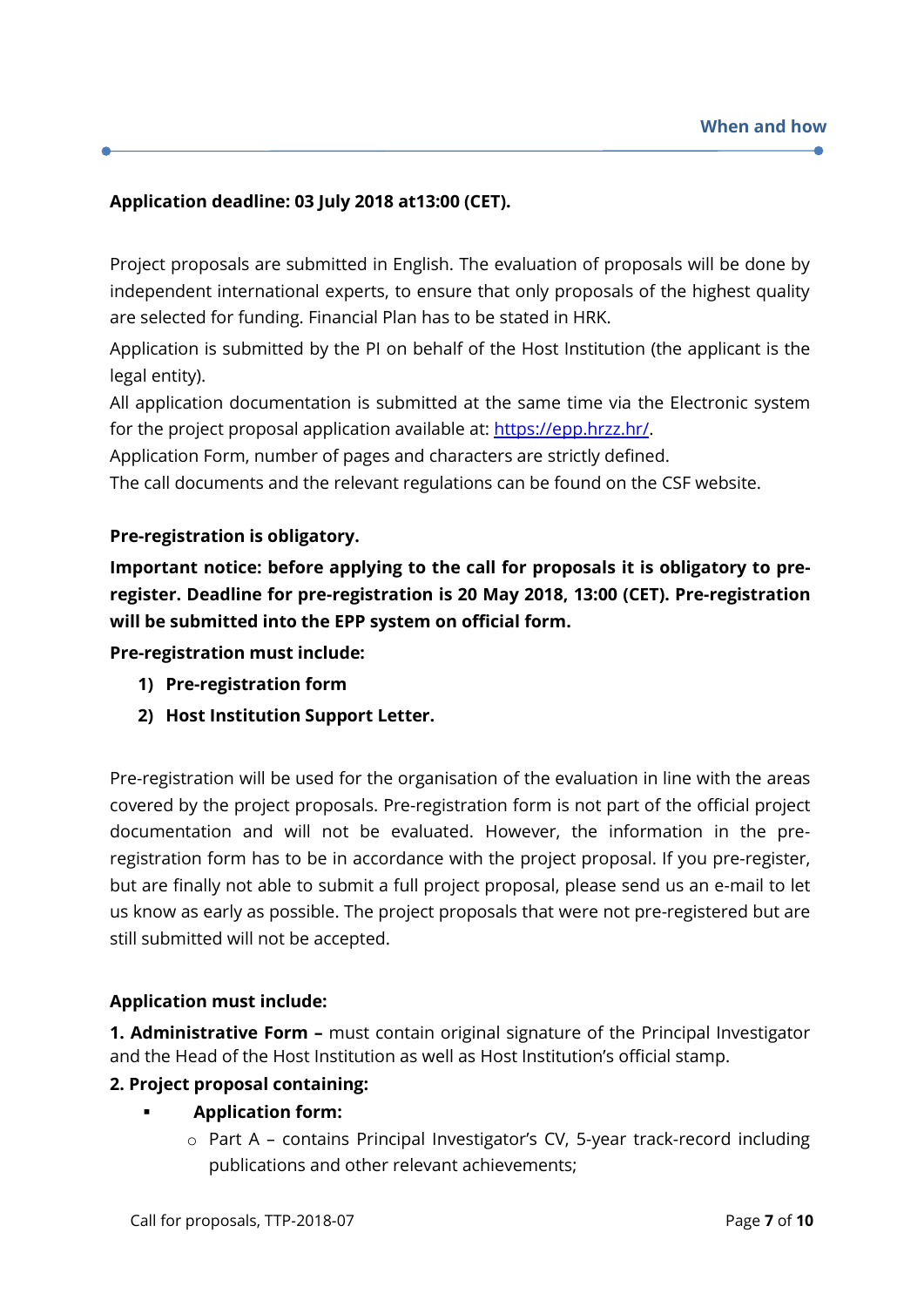- o Part B contains a detailed description of planned research in the context of achieved results and the latest developments in the area of research, objectives, methodology, Work Plan, financial resources and ethical issues;
- o Part C contains a description of roles and tasks of research group members.

# **Financial Plan.**

- **Work Plan:** it must be clear and include major scientific activities, goals and duration, milestones that indicate establishment of new research group (with the number of PhD students and postdoctoral researchers, planned number of scientific publications that will be published in peer reviewed journals, number of expected PhD thesis, equipment bought etc.) which will be evaluated during the application procedure, as well as during the implementation of the project;
- **Host Institution Support Letter** (with elements specified in the document).

## **3. Supporting documentation**

- o Copy of PhD diploma containing official date of the PhD award
- o Other documentation, including ethical clearance (if relevant), documentation related to career breaks (if relevant) and other.

**Documentation listed under 1 and 2 is mandatory for all applicants. Incomplete applications and applications submitted after the deadline will not be accepted for evaluation.**

If there are any ethical issues, the PI is obliged to provide a clear and concise explanation of the ethical issues of planned research and the mitigation plan. Ethical Committee's opinion should be uploaded under "Supporting documentation". If not provided together with the application documents, this certificate can be requested during evaluation procedure and has to be delivered before financial negotiations.

**Evaluation** 

The project proposals will be checked for eligibility. Only project proposals with complete and certified documentation that meet the Call conditions will be evaluated.

The evaluation of project proposals includes international peer review and evaluation conducted by the Evaluation Panel. The Evaluation Panel will consist of international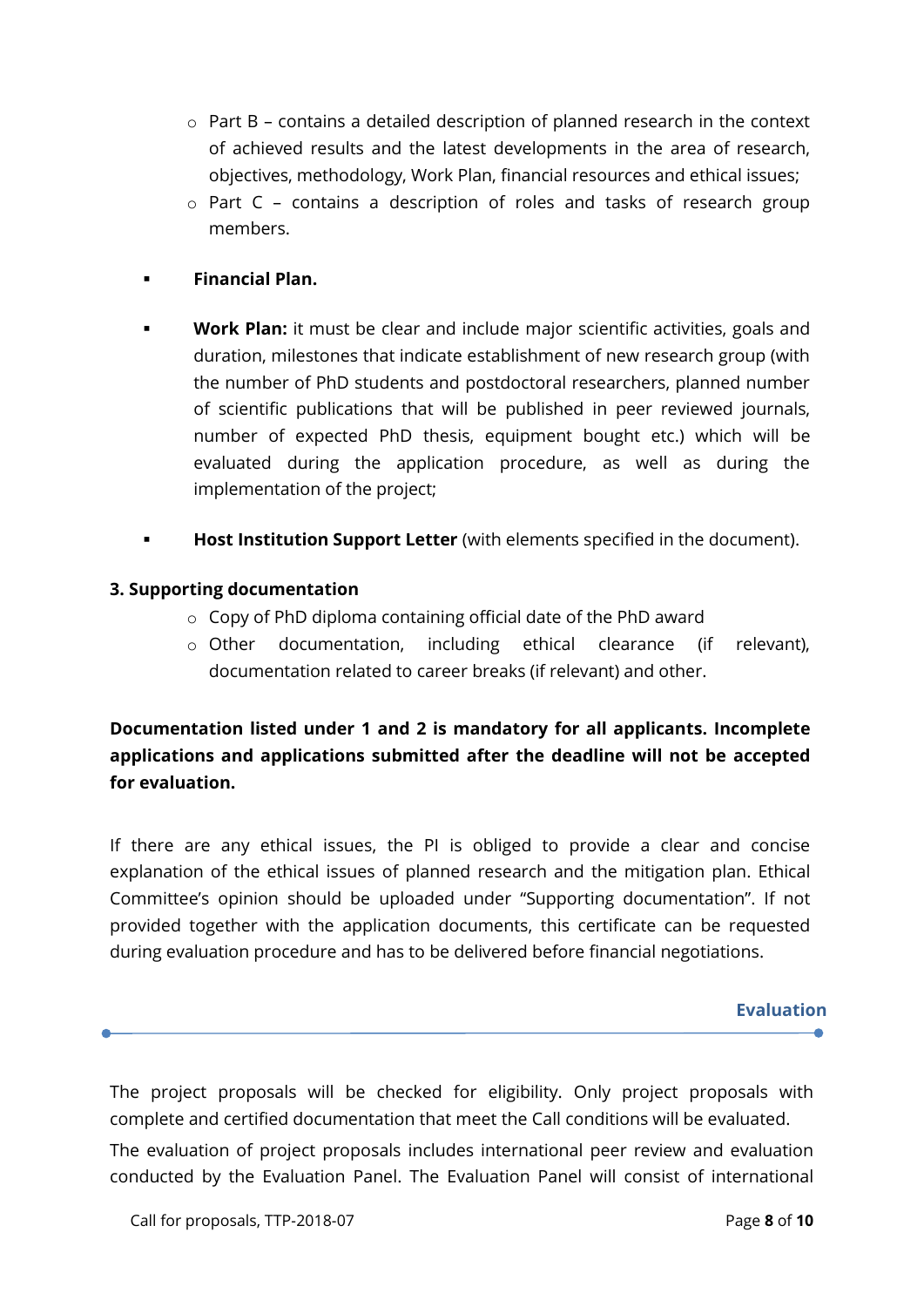experts, selected by the EPFL and the CSF. The EPFL representative will be an observer during the evaluation process.

Based on the results of the peer review and the recommendations of the Evaluation Panel, the Board of CSF will make the final decision about the projects that will be funded.

Criteria for the project proposal evaluation are available at: [www.hrzz.hr.](http://www.hrzz.hr/) Proposals will be evaluated against the following criteria:

## **1. Principal investigator:**

- qualifications, scientific productivity and research track record;

- capacity and ability to explore new and important scientific topics;

-experience and potential for establishing an independent research group and conducting research.

## **2. Excellence, originality and impact of the research plan proposed:**

- merit and importance of the proposed project, in relation to current research in the corresponding scientific field;

- the innovative aspects, the working hypothesis, and methodology and competiveness of the project proposal in relation to current research in the scientific field;

- possible impact that this project may have on the scientific field; potential for publishing results in scientific journals with high impact factor and/or scientific books; potential for commercialization of research results or the possibility of patenting (if applicable);

- feasibility of the Work Plan.

#### **3. Host Institution Support**

- equipment at the disposal of the PI Commitment;

- support of the Host institution and its ability to provide necessary administrative and technical support, laboratory and office space that will be at the disposal of the PI and the research group;

- Host Institution's overall support and commitment to the PI and the proposed research

#### **Additional information for the PI**

Obligations of the PI:

 compliance with the project's Work Plan and Financial Plan and other contractual obligations;